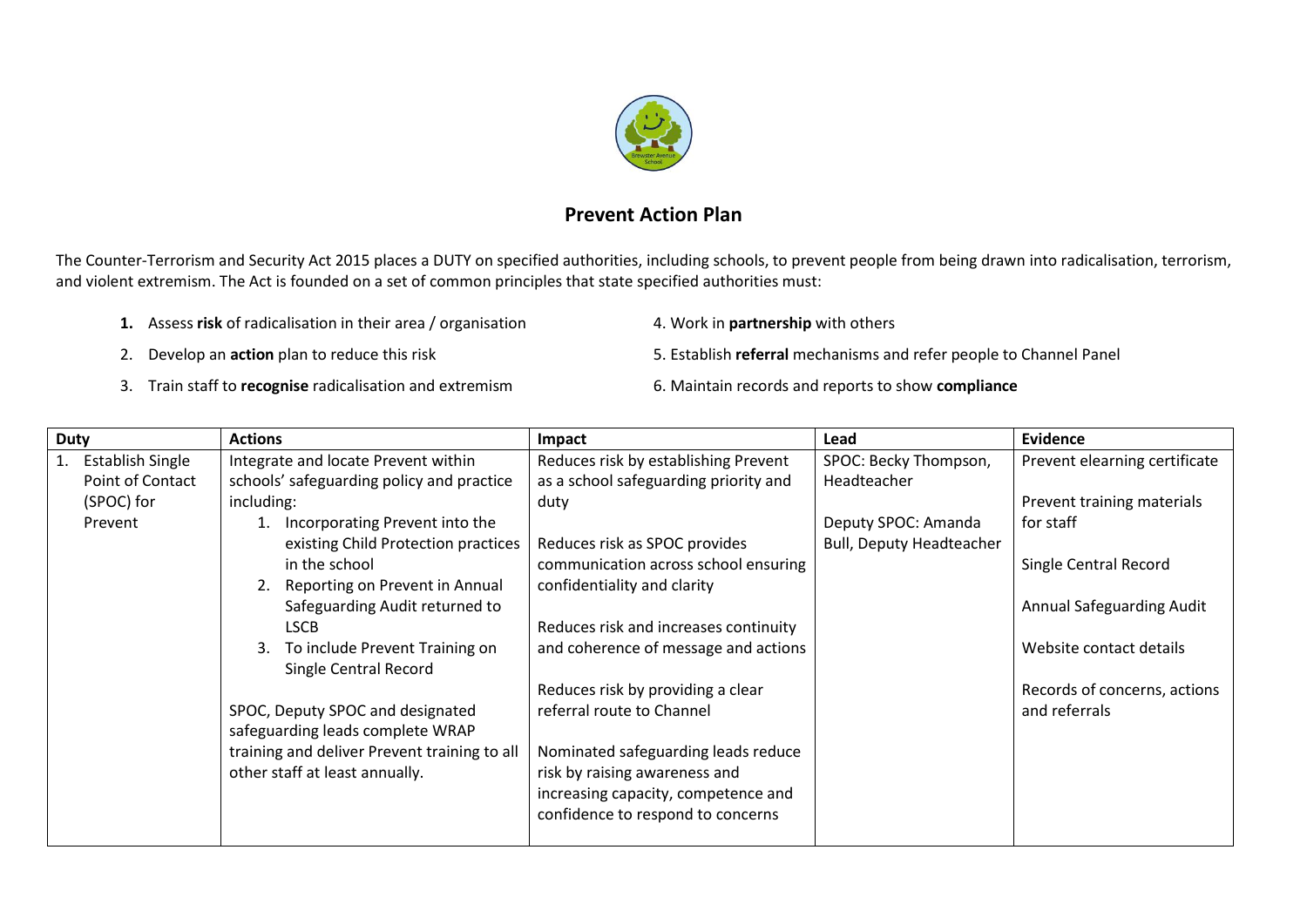

| <b>Duty</b> |                   | <b>Actions</b>                             | Impact                                | Lead                 | <b>Evidence</b>                 |
|-------------|-------------------|--------------------------------------------|---------------------------------------|----------------------|---------------------------------|
|             | 2. Assess risk of | Diversity competence and British Values    | Diversity competence raises           | SPOC and Deputy SPOC | Prevent Plan                    |
|             | pupils being      | is a component of pastoral work and        | awareness, challenges discrimination  |                      |                                 |
|             | drawn into        | curriculum delivery at Brewster Avenue.    | and promotes equality and             | All staff            | <b>School Document (self-</b>   |
|             | radicalisation,   |                                            | community cohesion, all of which      |                      | evaluation)                     |
|             | terrorism and     | The school works in partnership with       | reduce risk.                          | All pupils           |                                 |
|             | violent extremism | other agencies to understand and assess    |                                       |                      | Pupil Voice activities and      |
|             | and identify      | the risk within the local area as well as  | Risks are identified, understood and  |                      | pupil work                      |
|             | actions to reduce | within the school                          | responded to                          |                      |                                 |
|             | risk              |                                            |                                       |                      | <b>Behaviour Panel referral</b> |
|             |                   | All staff receive Prevent and safeguarding | Acquired local knowledge is directly  |                      | form and outcomes data          |
|             |                   | training annually so they are confident to | and swiftly acted upon, recognising   |                      |                                 |
|             |                   | identify relevant causes for concern       | and reducing risk                     |                      | Referral to MASH                |
|             |                   |                                            |                                       |                      |                                 |
|             |                   | All recruitment processes follow safer     | Awareness of Prevent is embedded in   |                      | Safer recruitment               |
|             |                   | recruitment guidelines                     | safeguarding                          |                      | documentation/training          |
|             |                   |                                            |                                       |                      | certificates                    |
|             |                   | The school refers cases to the Behaviour   | All staff trained to recognise and    |                      |                                 |
|             |                   | Support Panels where children are          | respond to risks appropriately        |                      |                                 |
|             |                   | displaying troublesome behaviours in       |                                       |                      |                                 |
|             |                   | school, at home or in the community. The   | Reduces risk of engaging staff member |                      |                                 |
|             |                   | referral form contains a safeguarding      | with potential to radicalise pupils   |                      |                                 |
|             |                   | section which prompts consideration of     |                                       |                      |                                 |
|             |                   | radicalisation and extremism.              | Raises awareness and places Prevent   |                      |                                 |
|             |                   |                                            | at heart of safeguarding agenda and   |                      |                                 |
|             |                   | Where there are specific concerns, a       | promotes a whole school culture of    |                      |                                 |
|             |                   | referral is made directly to the Police    | vigilance                             |                      |                                 |
|             |                   | Prevent Team via the MASH                  |                                       |                      |                                 |
|             |                   |                                            |                                       |                      |                                 |
|             |                   |                                            |                                       |                      |                                 |
|             |                   |                                            |                                       |                      |                                 |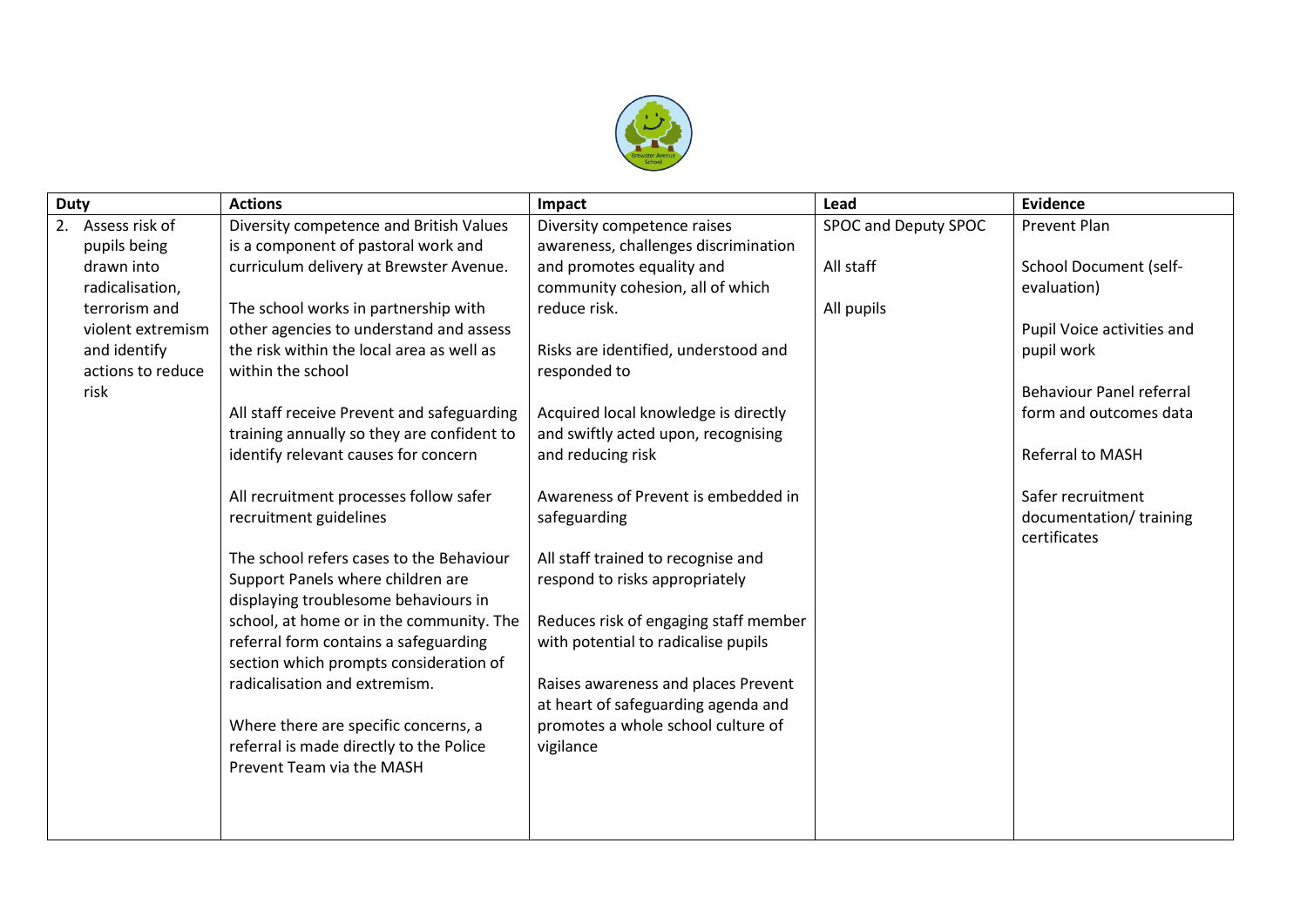

| <b>Duty</b> |                   | <b>Actions</b>                                    | Impact                                 | Lead                 | Evidence                     |
|-------------|-------------------|---------------------------------------------------|----------------------------------------|----------------------|------------------------------|
| 3.          | Train staff to    | HT updated Prevent training online - August       | Effective Prevent Plan in place        | Headteacher / SPOC & | <b>Prevent Plan</b>          |
|             | recognise         | 2019                                              |                                        | Deputy SPOC          |                              |
|             | radicalisation    |                                                   | All staff trained to recognise and     |                      | Prevent training materials   |
|             | and extremism     | All staff to receive annual safeguarding training | respond to risks appropriately         | All staff            | for staff                    |
|             |                   | including Prevent - January 2021                  |                                        |                      |                              |
|             |                   |                                                   | Promoting Prevent agenda and duty      |                      | <b>Annual Safeguarding</b>   |
|             |                   |                                                   | within school, increasing awareness    |                      | <b>Report to Governors</b>   |
|             |                   |                                                   | and reducing risk                      |                      |                              |
|             |                   |                                                   |                                        |                      | Prevent elearning            |
|             |                   |                                                   | Headteacher/ SPOC is aware of          |                      | certificate                  |
|             |                   |                                                   | Prevent and related issues and         |                      |                              |
|             |                   |                                                   | support and challenge actions          |                      | <b>Single Central Record</b> |
|             |                   |                                                   | within own institution                 |                      |                              |
|             |                   |                                                   | Places Prevent at heart of             |                      | Listening school poster      |
|             |                   |                                                   | safeguarding agenda and promotes       |                      | Safeguarding board in        |
|             |                   |                                                   | a whole school culture of vigilance    |                      | staffroom                    |
|             |                   |                                                   |                                        |                      |                              |
| 4.          | Refer vulnerable  | Any member of staff can refer Prevent related     | Risks are identified, responded to     | Headteacher / SPOC & | <b>Prevent Plan</b>          |
|             | pupils to Channel | concerns via usual safeguarding processes         | and reduced                            | Deputy SPOC          |                              |
|             | Panel             |                                                   |                                        |                      | Headteacher's Report to      |
|             |                   | Prevent concerns passed directly into the MASH    | Risks are identified, responded to     | All staff            | Governors                    |
|             |                   | ReferralCentre.Children@cambridgeshire.gov.uk     | and reduced                            |                      |                              |
|             |                   |                                                   |                                        | Governors            | <b>Annual Safeguarding</b>   |
|             |                   | Referrals to Prevent are included in the Annual   | Governors and senior staff have a      |                      | <b>Report to Governors</b>   |
|             |                   | Safeguarding Report presented to Governors        | clear audit trail of the effectiveness |                      |                              |
|             |                   | and the termly Headteacher's Reports to           | of processes used to safeguard         |                      |                              |
|             |                   | Governors                                         | pupils                                 |                      |                              |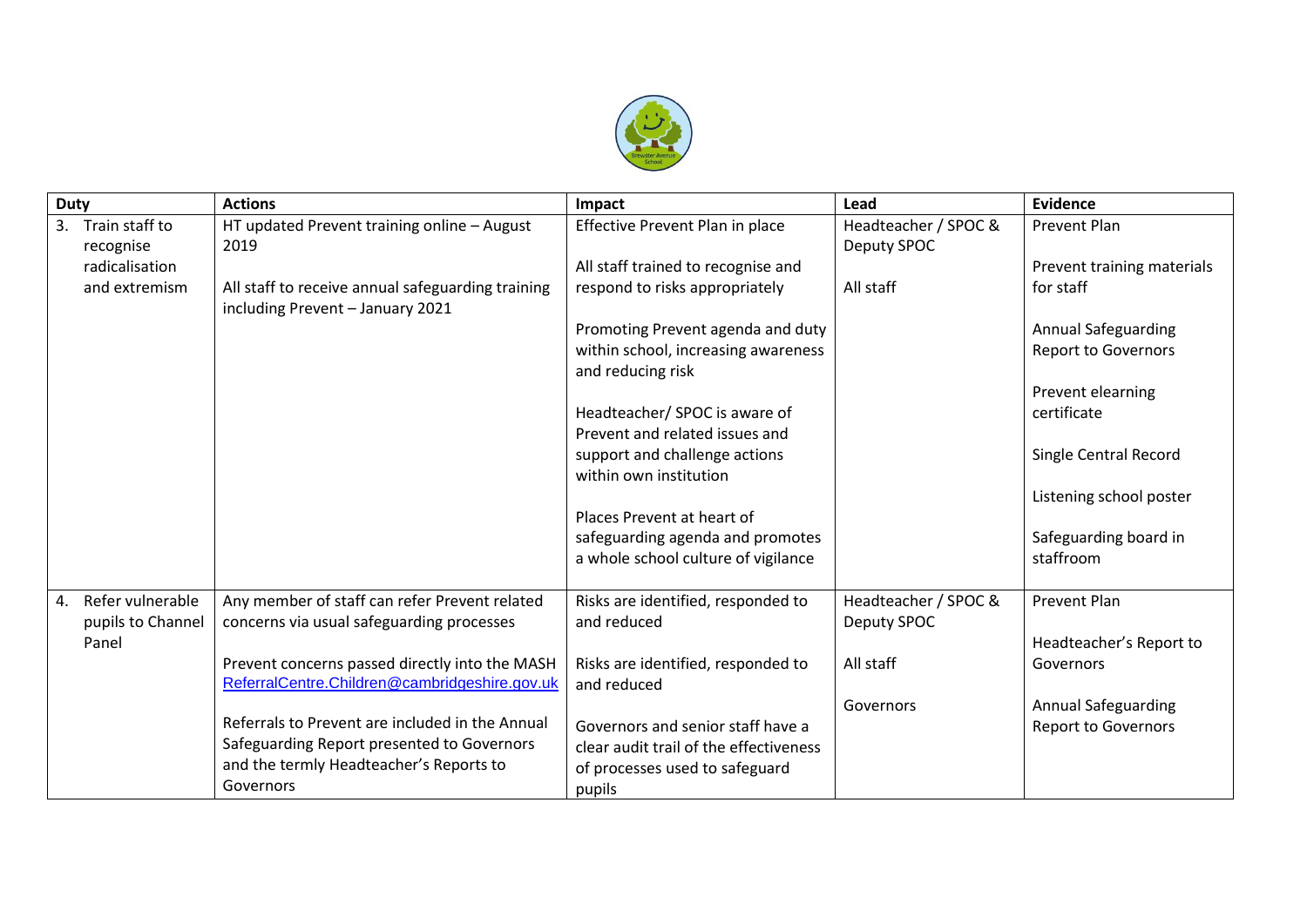

| <b>Duty</b>                                                                                             | <b>Actions</b>                                                                                                                                                                                                                                                                                                                                                                                                                            | Impact                                                                                                                                                                                                                                                                                                      | Lead                                                         | <b>Evidence</b>                                                                                                                                                    |
|---------------------------------------------------------------------------------------------------------|-------------------------------------------------------------------------------------------------------------------------------------------------------------------------------------------------------------------------------------------------------------------------------------------------------------------------------------------------------------------------------------------------------------------------------------------|-------------------------------------------------------------------------------------------------------------------------------------------------------------------------------------------------------------------------------------------------------------------------------------------------------------|--------------------------------------------------------------|--------------------------------------------------------------------------------------------------------------------------------------------------------------------|
| 5.<br>Manage extremist<br>speakers and<br>events organised<br>externally but<br>held on school<br>sites | Lettings Policy and lettings agreements<br>address this<br>Lettings must be checked and approved<br>by the Headteacher/SPOC                                                                                                                                                                                                                                                                                                               | Access to extremist speakers and<br>events is reduced, thereby reducing<br>risk                                                                                                                                                                                                                             | Headteacher<br><b>Office Manager</b><br>Site Manager         | Lettings Policy<br>Booking forms                                                                                                                                   |
| 6.<br>Manage access to<br>extremist material                                                            | All staff are provided with Prevent<br>training so that they can recognise and<br>respond to potential risks appropriately<br>SPOC promotes Prevent as an integrated<br>safeguarding issue and the message<br>Prevent and Safeguarding is everybody's<br>business<br>Access to web based materials within<br>school is tightly controlled and E-Safety is<br>an embedded part of the protective<br>behaviours and safeguarding curriculum | Risks are identified and addressed at<br>the earliest opportunity<br>Reduces risk by creating a whole<br>school culture of vigilance<br>Positive staff / pupil relationships<br>reduce risk<br>Prevent is embedded as a<br>safeguarding issue<br>Controlling access and embedding e-<br>safety reduces risk | SPOC and Deputy SPOC<br>Governors<br>All staff<br>All pupils | Prevent Plan<br>Pupil Voice activities and<br>pupil work<br>Curriculum planning<br><b>Online Safety Policy</b><br>Prevent leaflet for parents<br>on school website |